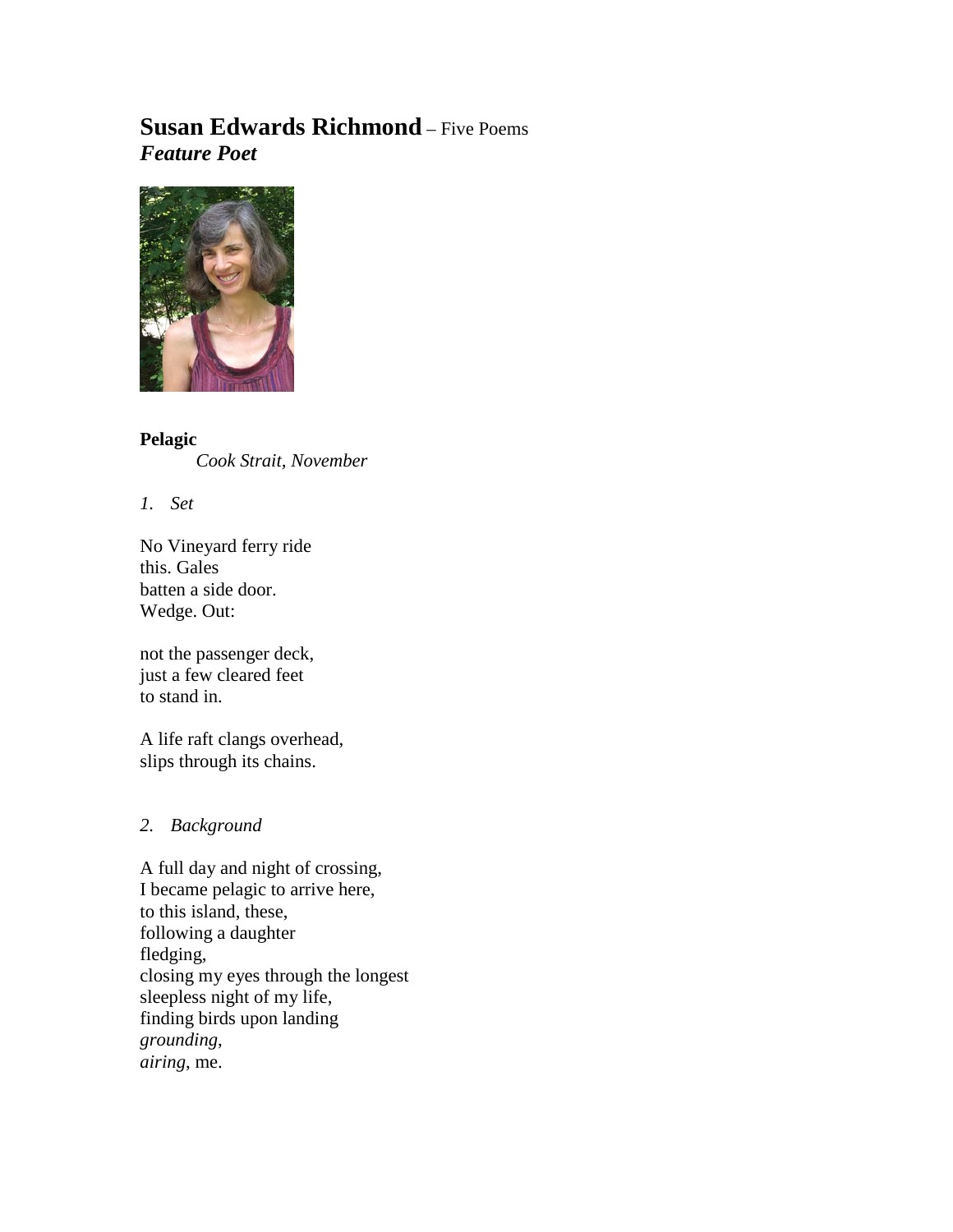#### *3. Sightings*

Sea grey, sky grey, grey wind and salt between. From behind the curtain mist, materialize

long lanky wings low on the waves, then rising, ghost form out of ghost fog,

broad black brush across back wingtip to wingtip, white head, tail, belly, an image stowed.

Guidebook in steerage, names only in consciousness,

my mind takes its notes, hands thrust in gloves clamped on binoculars, afraid

to let drop, to lose my field. Next slide: a boomerang of black over water,

bounds high out of view, then returns, a ribbon to the visible.

Next: another giant, black wings white plank body crests waves

in the distance, pulled just above with each swell as though by string.

Next: close in, hugging the ship, a pair of sooty backs, divided faces, gray up, white below

seamless. Last: mottled black and white topsides of wings, another pair trail, crisscross the wake.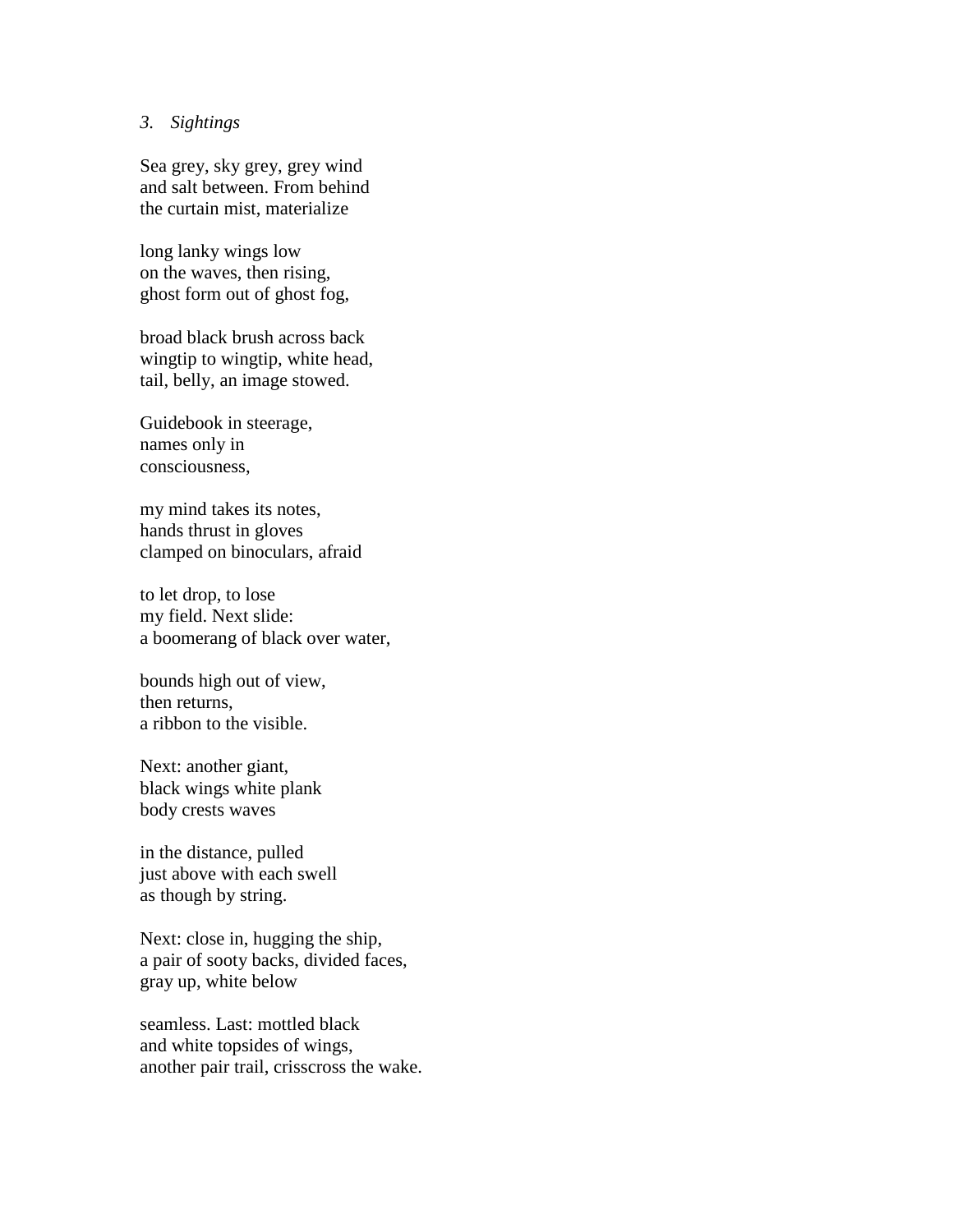*4. Lost*

Minutes go by, an hour, no one comes to find me, no one knows I'm here. The ship pitches and rolls. How easy to disappear.

### *5. Accord*

Bludgeoned by the strait as vast as open ocean,

anchorless, no context, beating towards never land,

is it sport to see how high we can catch in the wind's gears,

or are we seekers of solace in leeward company

no bearings but ourselves steering each other home?

Note: The birds described in *Sightings* are, in order, mollymawk, black petrel, northern royal albatross, fluttering shearwater, Cape pigeon.

\*

#### **Moths**

circle a low flame in pillars of late afternoon. So many russeted sylphs spin on feathery fulcrums, buffeting my hands, arms, face, bumping up against lips, soft, drab wings seeking entrance. I follow one, two, three, four—omnidirectional.

They won't alight, like a winged "Upside Down," whirling from pine closet to ragged road. This walk is for clarity, where light streams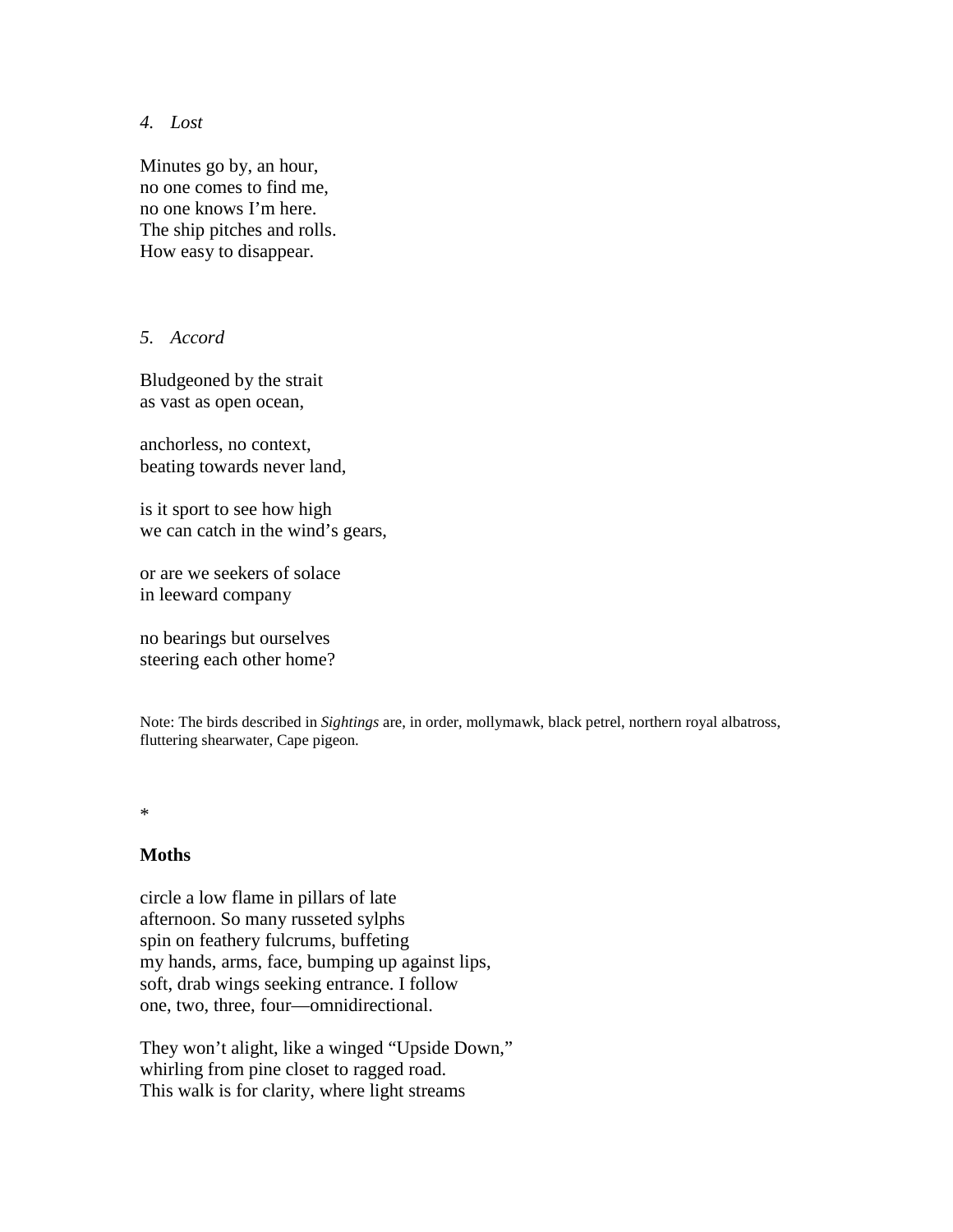in high windows, moth spun blackout curtains shudder open. No more shades, a new house rises, three stories from the walkout, maples eye level from the kitchen deck.

I will bring boxes up from my own cedar closets, pages from books, letters of love and indifference, and carry them across the Assabet, shake them out above grassspiked gravel in view of the marshes, set them to flutter in flocked spirals until they are indistinguishable from these.

\*

#### **Googling Cornell Laboratory of Ornithology in the National Wildlife Refuge**

*Here I am. Where are you?* Music cues a slightly off-kilter

duet, the phone bird louder, clearer. It seems a mean trick

so I shut it off, but now know I should be ashamed using

this modern day birding-by-ear, as a bicyclist speeds by on Harry's Way,

sees the phone in my hand: Am I texting? Checking Facebook?

*Here I am. Where are you?* The cracked road swallows me,

grasses rise up from the center ridge, black-eyed Susan's, birds-

foot trefoil, clover. Voices follow me as I shed what history

has been known to call civilization. Errand lists. Emails to address.

Day slides, the sun a measured weight falling into a screen of sifting song.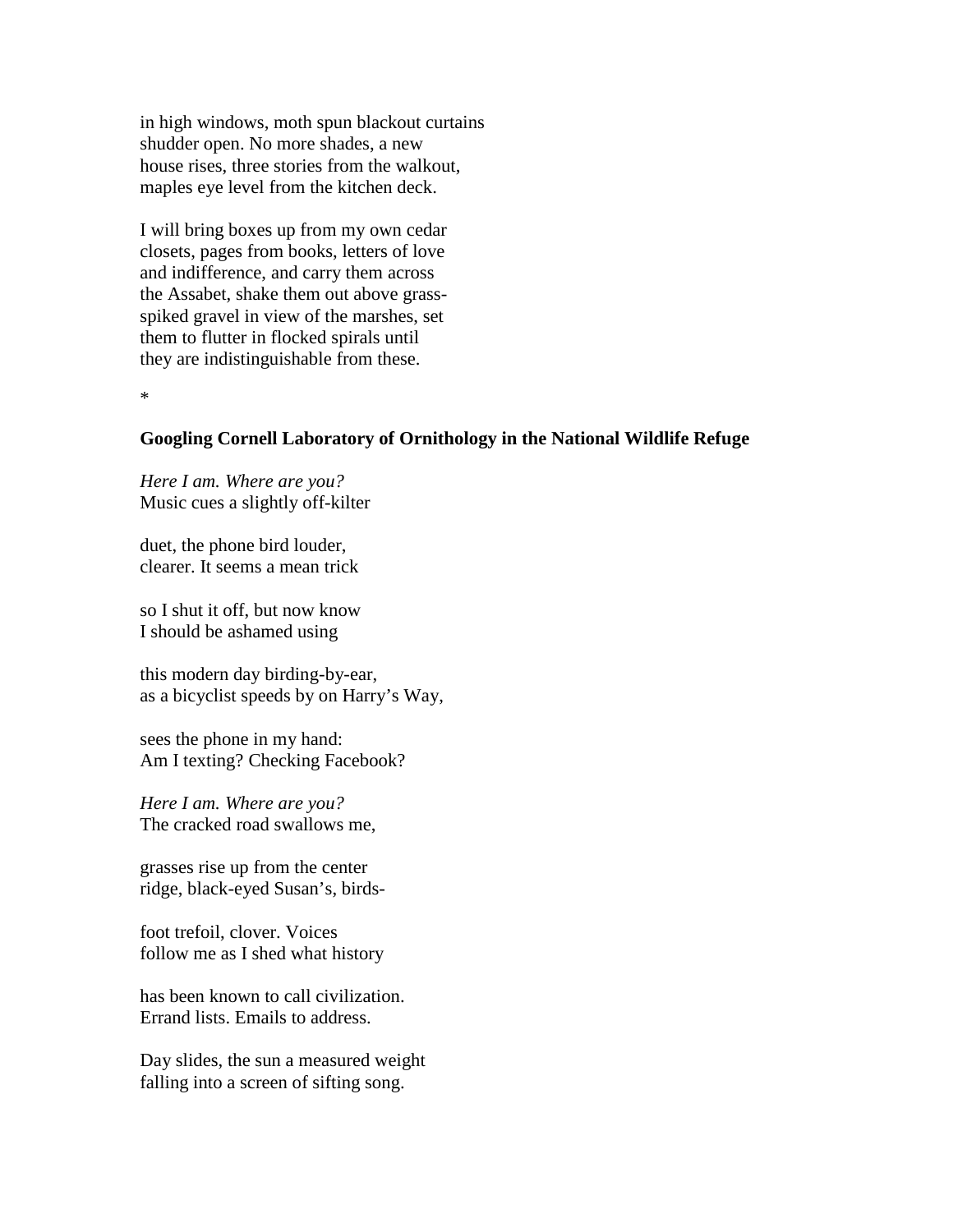#### **Three Ducks**

1.

\*

He comes over the ridge from the parking lot, in camouflage, hands cupped, full of the dead,

smaller, so much smaller than life, these emissaries from beyond the spotting scope.

2.

#### *bufflehead drake*

Black patchwork head transcends to iridescence, rainbow quilled; rarely seen serrations on the parted bill.

The name suggests a glass bubble float, held beneath the surface suddenly let go.

*lesser scaup hen*

Browns and grays, subtle shades,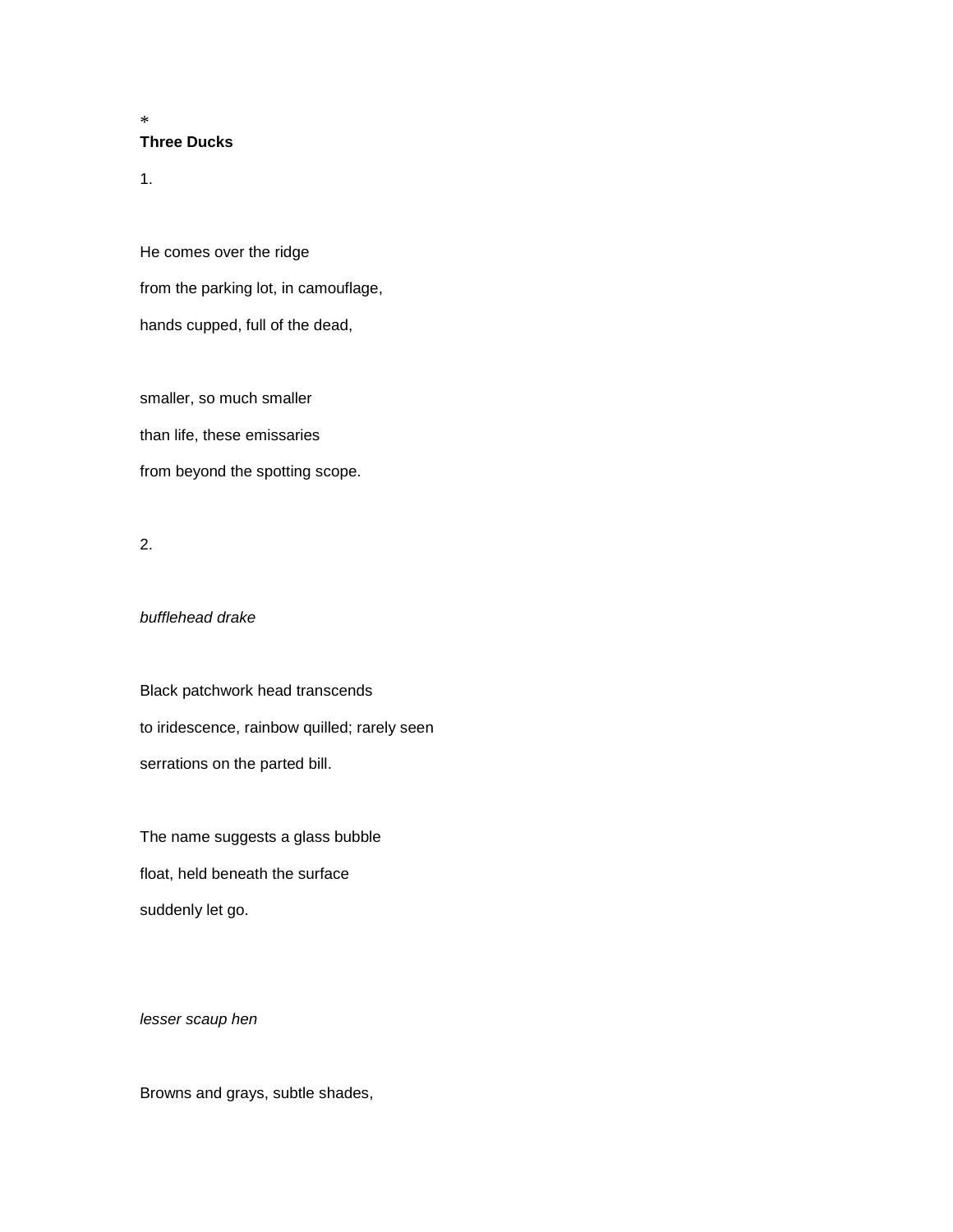vermiculated wings

forced to spread for our pleasure.

Peaked head, diagnostic, nearly futile to detect in life, white crescent clear of blood or shot.

#### *longtail drake*

Riding a winter wave, the tail arrests our gaze, the fashionable cap, the formal dress.

Now, tiny in the hand, even the tail diminished, confusion of snow rock feathers on a black sea.

3.

I'm like the rest. I'd turn away if I could, but the nearness, the absolute precision of beauty

impossible at a distance, draws me in. I describe what I can't bear, live what I can.